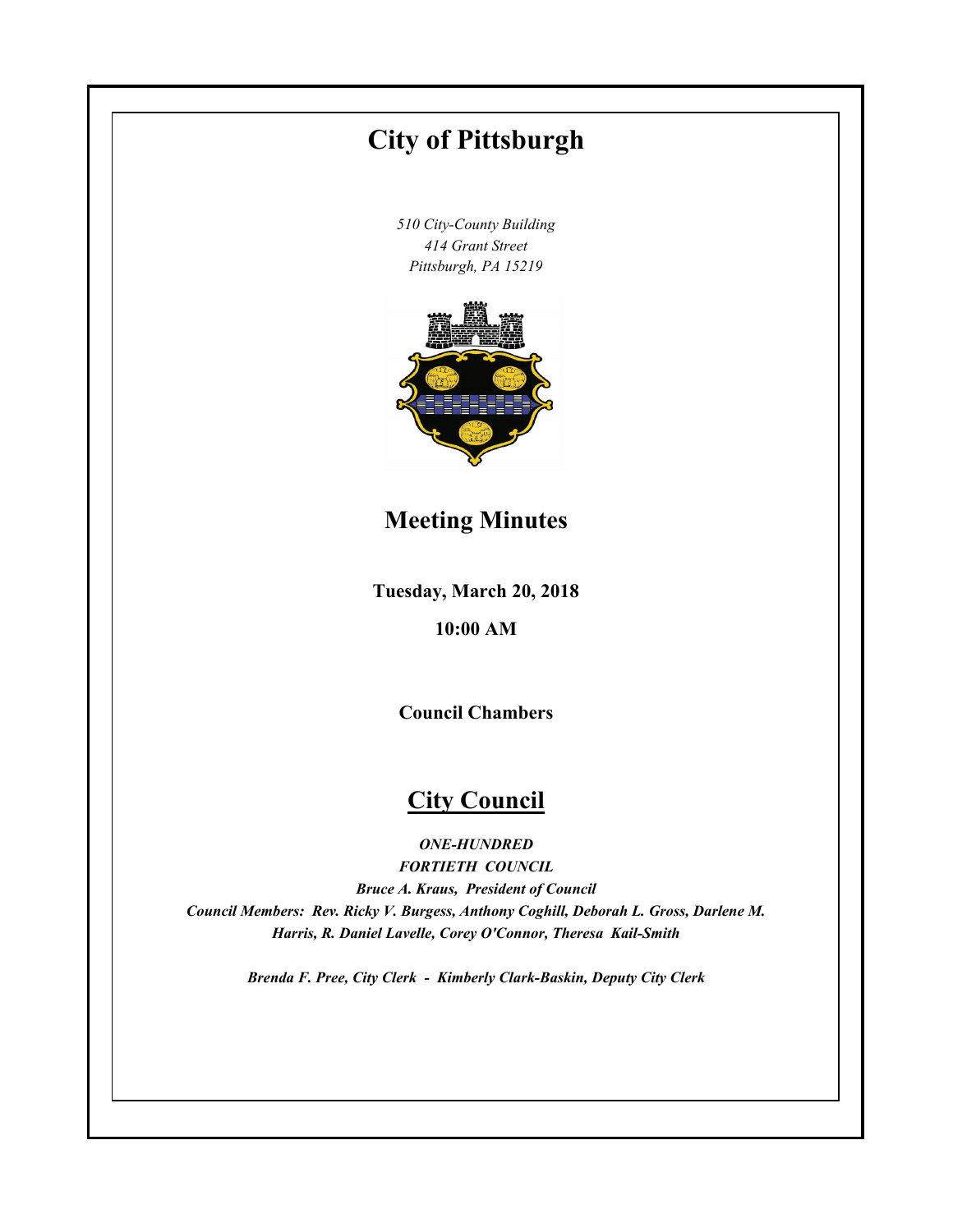#### **ROLL CALL**

Councilwoman Harris present via phone.

- Present 7 Rev. Burgess, Mr. Coghill, Ms. Gross, Mrs. Harris, Mr. Kraus, Mr. O'Connor, and Mrs. Kail-Smith
- **Absent** 1 Mr. Lavelle

#### **PLEDGE OF ALLEGIANCE**

#### **PROCLAMATIONS**

#### **Mayor Peduto's Proclamation for Carol Peterson**

[2018-0293](http://pittsburgh.legistar.com/gateway.aspx?m=l&id=/matter.aspx?key=22603) *NOW, THEREFORE BE IT RESOLVED*, that the Council of the City of Pittsburgh does hereby commend Ms. Fielder for a life's work of service and civic contribution to the City of Pittsburgh; and, **BE IT FURTHER RESOLVED, that the Council of the City of Pittsburgh does** hereby declare Tuesday, March 20, 2018, to be *"Jacque Fielder Day"* in the City of Pittsburgh. **SPONSOR /S:** REV. BURGESS AND ALL MEMBERS **A motion was made that this matter be Adopted. The motion carried.** [2018-0294](http://pittsburgh.legistar.com/gateway.aspx?m=l&id=/matter.aspx?key=22604) *NOW, THEREFORE BE IT RESOLVED,* that the Council of the City of Pittsburgh does hereby recognize and commend the Honorees of the Pittsburgh Service Summit; and, **BE IT FURTHER RESOLVED, that the Council of the City of Pittsburgh does** hereby declare Tuesday, March 27, 2018, to be *"PITTSBURGH SERVICE*  **SUMMIT DAY"** in the City of Pittsburgh. **SPONSOR /S:** MR. O'CONNOR AND ALL MEMBERS **A motion was made that this matter be Adopted. The motion carried.** [2018-0295](http://pittsburgh.legistar.com/gateway.aspx?m=l&id=/matter.aspx?key=22605) **NOW, THEREFORE, BE IT RESOLVED** that the Council of the City of Pittsburgh does hereby declare Saturday, March 24, 2018, to be **"Chi Eta Phi: Kappa Chapter Day"** in the City of Pittsburgh. **SPONSOR /S:** MRS. HARRIS AND ALL MEMBERS

**A motion was made that this matter be Adopted. The motion carried.**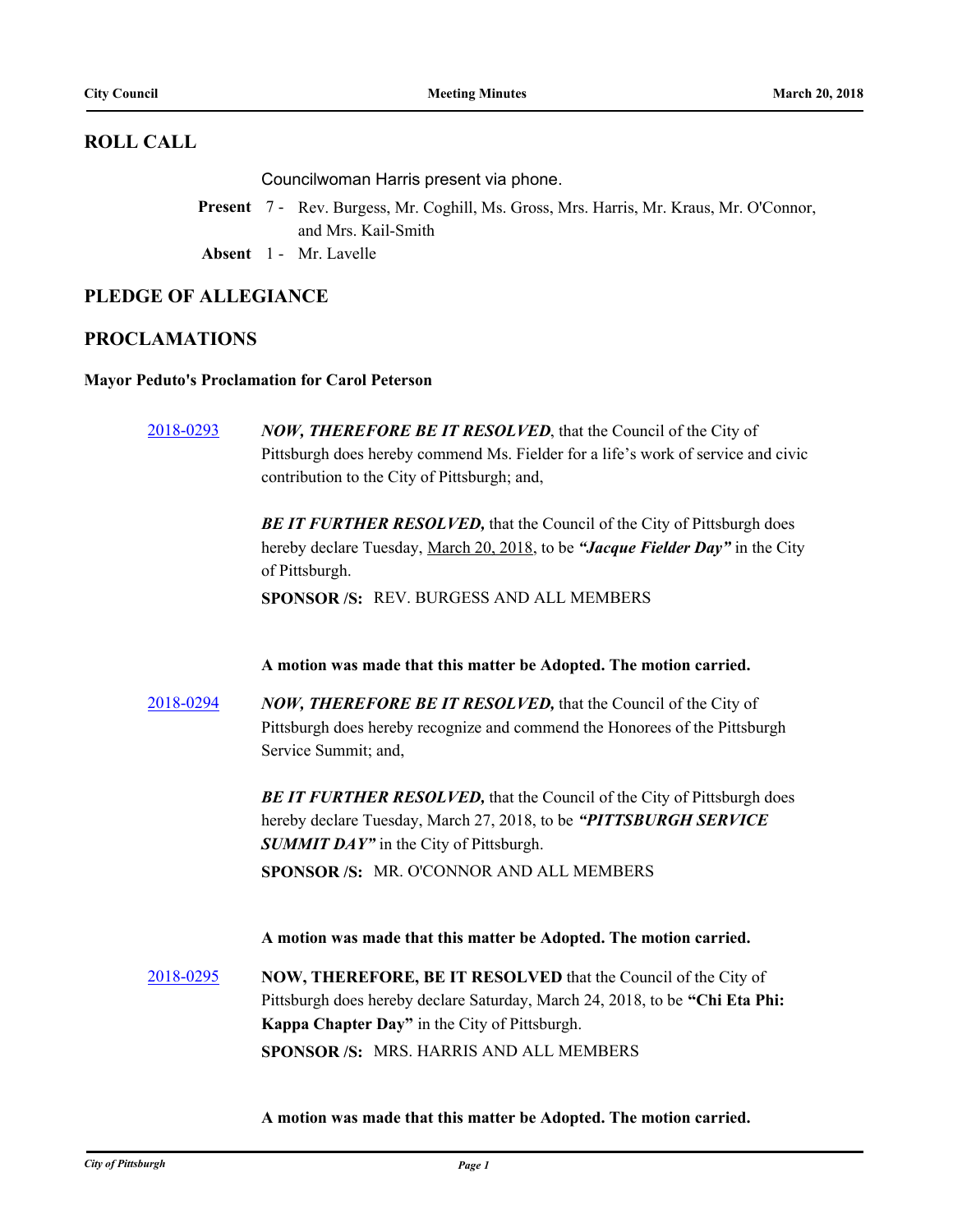| 2018-0296              | NOW, THEREFORE, BE IT RESOLVED that the Council of the City of<br>Pittsburgh does hereby declare Tuesday, March 20th, 2018, to be "NEED Day" in<br>the City of Pittsburgh.<br>SPONSOR /S: MRS. HARRIS AND ALL MEMBERS |
|------------------------|-----------------------------------------------------------------------------------------------------------------------------------------------------------------------------------------------------------------------|
|                        | A motion was made that this matter be Adopted. The motion carried.                                                                                                                                                    |
| 2018-0297              | <b>NOW, THEREFORE BE IT RESOLVED</b> , that the Council of the City of<br>Pittsburgh does hereby commend Safe Place for their dedication and commitment to<br>Pittsburgh's youth; and,                                |
|                        | <b>BE IT FURTHER RESOLVED, that the Council of the City of Pittsburgh does</b><br>hereby declare the week of March 18 through March 24, 2018, to be "National<br>Safe Place Week" in the City of Pittsburgh.          |
|                        | SPONSOR /S: MR. COGHILL AND ALL MEMBERS                                                                                                                                                                               |
|                        | A motion was made that this matter be Adopted. The motion carried.                                                                                                                                                    |
| 2018-0298              | NOW, THEREFORE BE IT RESOLVED, that the Council of the City of<br>Pittsburgh does hereby declare Thursday, March 22nd to be "National Society of<br>Black Engineers Day" in the City of Pittsburgh.                   |
|                        | SPONSOR /S: MR. LAVELLE AND ALL MEMBERS                                                                                                                                                                               |
|                        | A motion was made that this matter be Adopted. The motion carried.                                                                                                                                                    |
| 2018-0299              | <b>NOW, THEREFORE BE IT RESOLVED</b> , that the Council of the City of<br>Pittsburgh does hereby congratulate Mr. Donald Matthews on his retirement and wish<br>him continued success with D&G Chimney Sweeps; and,   |
|                        | BE IT FURTHER RESOLVED, that the Council of the City of Pittsburgh does<br>hereby declare Saturday, March 24, 2018, to be "Donald A. Matthews Day" in<br>the City of Pittsburgh.                                      |
|                        | SPONSOR /S: MRS. KAIL-SMITH AND ALL MEMBERS                                                                                                                                                                           |
|                        | A motion was made that this matter be Adopted. The motion carried.                                                                                                                                                    |
| <b>PUBLIC COMMENTS</b> |                                                                                                                                                                                                                       |

# **PRESENTATION OF PAPERS**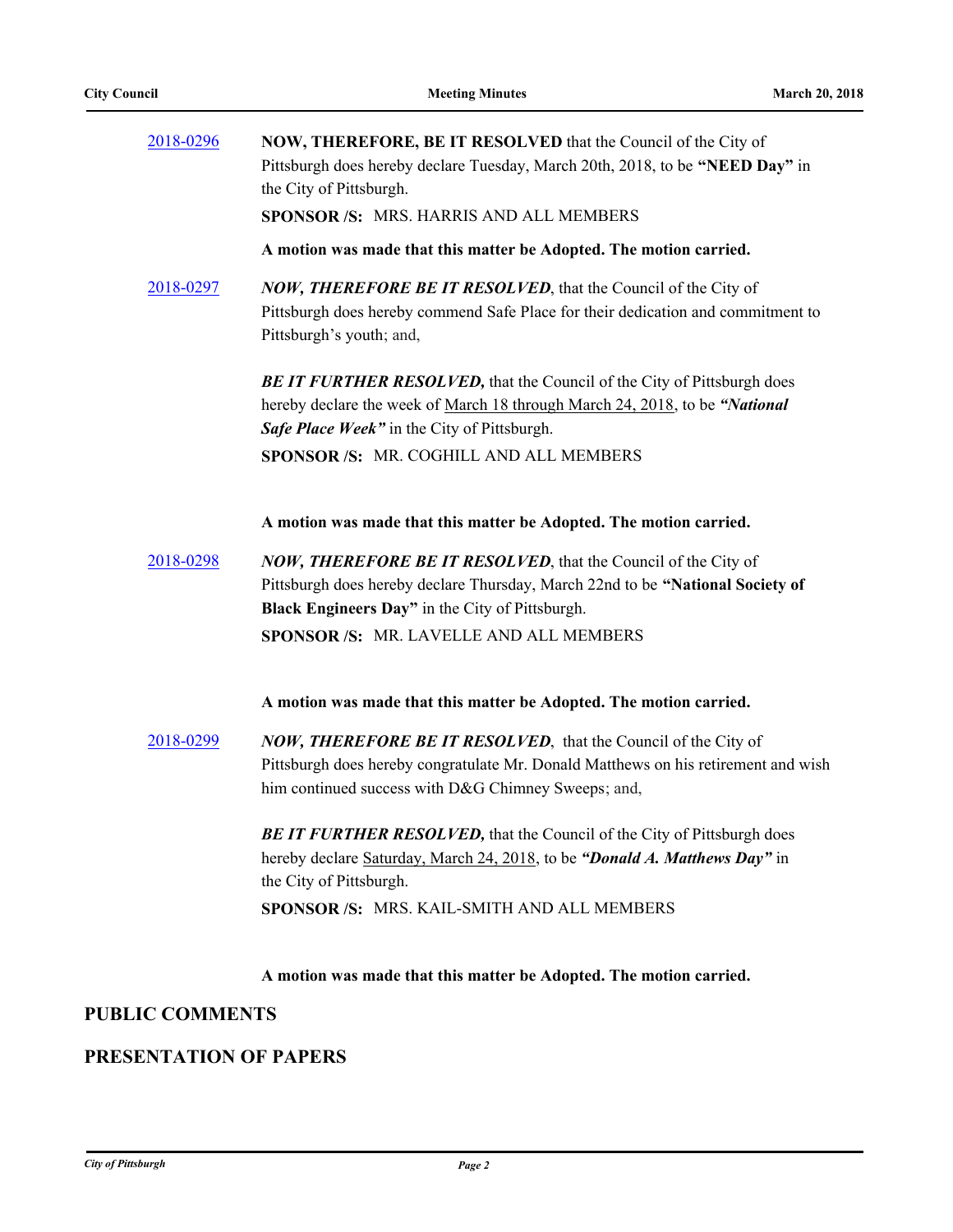#### **COUNCILMAN REVEREND RICKY V. BURGESS PRESENTS:**

[2018-0276](http://pittsburgh.legistar.com/gateway.aspx?m=l&id=/matter.aspx?key=22586) Resolution authorizing the issuance of a warrant in favor of Jane Desimone, Arbitrator, P.O. Box 8261, Pittsburgh, PA 15218 for arbitration fees and travel expenses for two (2) days of hearings and two (2) day of executive sessions related to the Interest Arbitration - Healthcare Reopener between the City of Pittsburgh and IAFF, Lodge No. 1 in an amount not to exceed Four Thousand Eight Hundred Seventy-five Dollars and 78/00 (\$4,875.78). *(Executive Session Requested)*

> **A motion was made that this matter be Waived under Rule 8. The motion carried.**

#### **Read and referred to the Committee on Finance and Law**

[2018-0277](http://pittsburgh.legistar.com/gateway.aspx?m=l&id=/matter.aspx?key=22587) Resolution authorizing the issuance of a warrant in favor of Leech Tishman Fuscaldo & Lampl, 525 William Penn Place, 28th Floor, Pittsburgh, PA 15219 in an amount not to exceed Three Thousand Five Hundred Dollars (\$3,500.00) for professional services rendered pertaining to a litigation matter at 2:17-CV-00828, chargeable to and payable from 11101.108000.53.5317.2018. *(Executive Session Requested)*

> **A motion was made that this matter be Waived under Rule 8. The motion carried.**

#### **Read and referred to the Committee on Finance and Law**

[2018-0278](http://pittsburgh.legistar.com/gateway.aspx?m=l&id=/matter.aspx?key=22588) Resolution authorizing the issuance of a warrant in favor of Maiello, Brungo & Maiello, LLP, 424 South 27th Street, Suite 210, Pittsburgh, PA 15203, in an amount not to exceed Four Thousand Four Hundred Sixty-Five Dollars and No Cents (\$4,465.00) for professional legal services in connection with Ethics Hearing Board matters.

*(Executive Session Requested)*

**A motion was made that this matter be Waived under Rule 8. The motion carried.**

**Read and referred to the Committee on Finance and Law**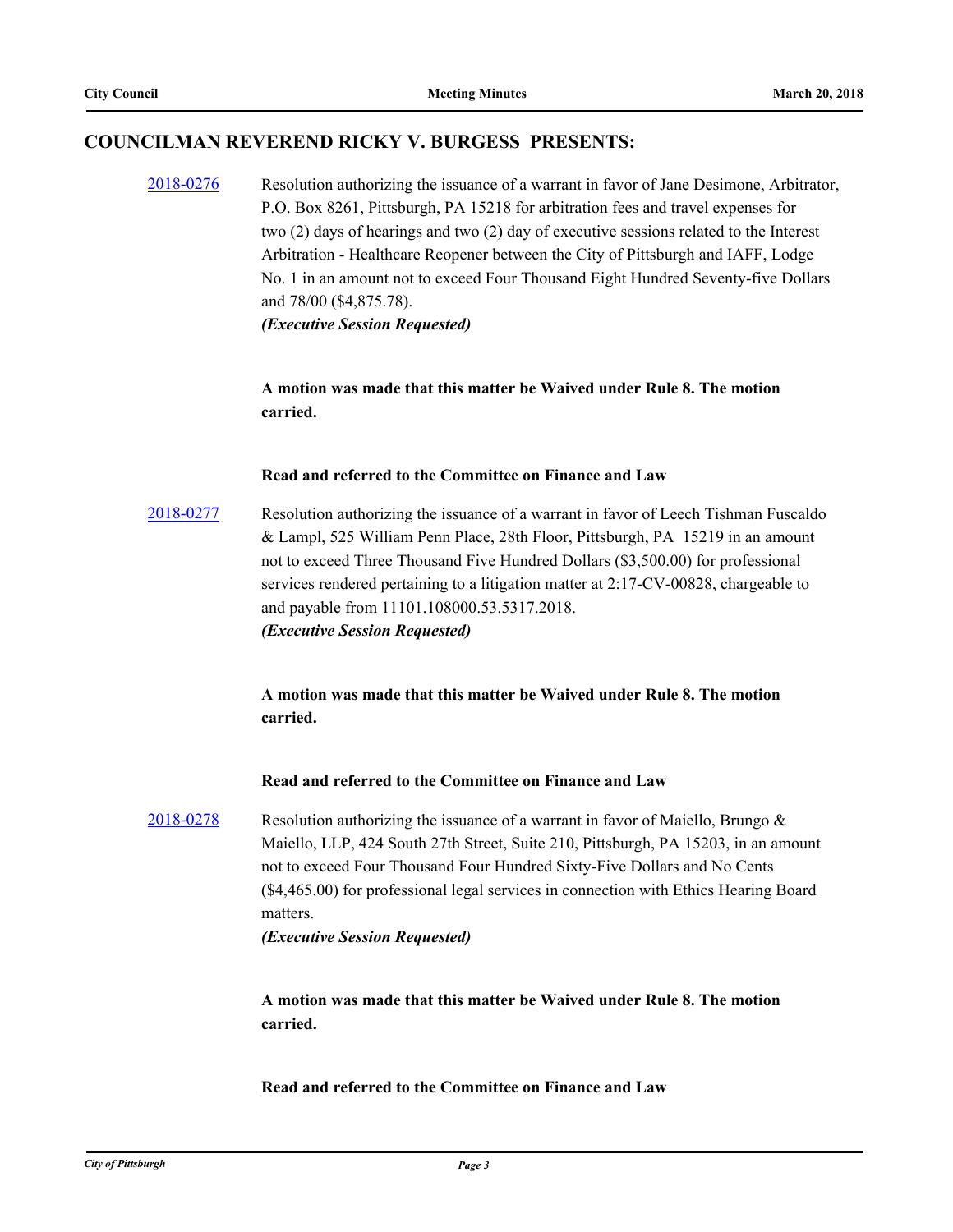| 2018-0279 | Resolution authorizing the issuance of a warrant in favor of Cohen & Grigsby, P.C.                                                                                                                                                                                                                                                                                                                   |
|-----------|------------------------------------------------------------------------------------------------------------------------------------------------------------------------------------------------------------------------------------------------------------------------------------------------------------------------------------------------------------------------------------------------------|
|           | P.O. Box 641014, Pittsburgh, PA 15264-1014, in an amount not to exceed Nine                                                                                                                                                                                                                                                                                                                          |
|           | Thousand Three Hundred Sixty-Six Dollars and Six Cents (\$9,366.06) for<br>professional services in connection with immigration matters.<br>(Executive Session Requested)                                                                                                                                                                                                                            |
|           | A motion was made that this matter be Waived under Rule 8. The motion<br>carried.                                                                                                                                                                                                                                                                                                                    |
|           | Read and referred to the Committee on Finance and Law                                                                                                                                                                                                                                                                                                                                                |
| 2018-0280 | Resolution authorizing and directing the Mayor to issue and the City Controller to<br>countersign a warrant in an amount to be determined by the Department of Finance to<br>the Commonwealth of Pennsylvania representing payment required for unclaimed<br>funds for the year 2014, pursuant to the provisions of Deposition of Abandoned and<br>Unclaimed Property Act of August 9, 1971 P.L. 74. |

#### **Read and referred to the Committee on Finance and Law**

#### **COUNCILWOMAN DEBORAH L. GROSS PRESENTS:**

[2018-0281](http://pittsburgh.legistar.com/gateway.aspx?m=l&id=/matter.aspx?key=22591) Resolution approving a Conditional Use Application under the Pittsburgh Code, Title Nine, Zoning, Article V, Chapter 911.2, Section 911.02.A.64 for St. Edmund's Academy for authorization to expand an Elementary/Secondary School (General) at 5705 Darlington Road, zoned "RM-M" Residential Multi-Family, Moderate Density District, 14th Ward, Council District No. 5

> **Read and referred to the Committee on Land Use and Economic Development**

#### **COUNCILMAN BRUCE A. KRAUS PRESENTS:**

[2018-0290](http://pittsburgh.legistar.com/gateway.aspx?m=l&id=/matter.aspx?key=22600) Ordinance amending the Pittsburgh Code, Title One, Administration, Article XI: Human Resources, Chapter 180, by adding Section 180.07, entitled "Civil Workplace."

**SPONSOR /S:** MR. KRAUS

**CO-SPONSOR /S:** Ms. Gross and Mr. O'Connor

#### **Read and referred to the Committee on Human Resources**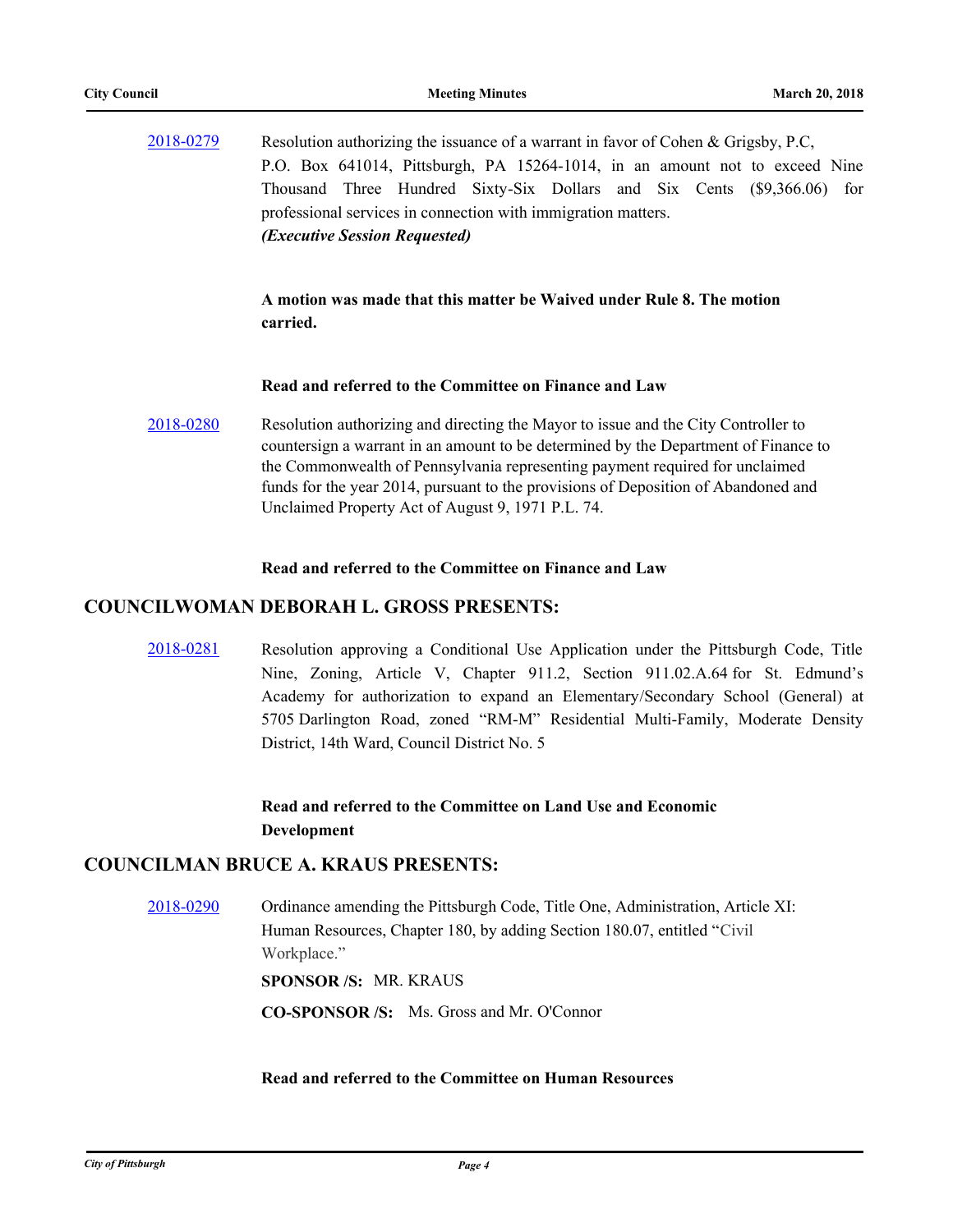| 2018-0291 | Ordinance amending and supplementing the City of Pittsburgh Code of Ordinances,    |
|-----------|------------------------------------------------------------------------------------|
|           | Title I: Administrative, Article XI: Human Resources, Chapter 180: Human Resources |
|           | Administration, by adding Section 180.08: Internal Policies and Section 180.09:    |
|           | Prohibition of Non-Disclosure Agreements.                                          |
|           | <b>SPONSOR/S: MR. O'CONNOR</b>                                                     |
|           | <b>CO-SPONSOR /S:</b> Mr. Kraus and Ms. Gross                                      |

# **Read and referred to the Committee on Human Resources**

# **COUNCILMAN R. DANIEL LAVELLE PRESENTS:**

[2018-0286](http://pittsburgh.legistar.com/gateway.aspx?m=l&id=/matter.aspx?key=22596) Resolution authorizing the Mayor and the Director of the Department of Public Safety to enter on behalf of the City of Pittsburgh into an Agreement with the Housing Authority of the City of Pittsburgh ("HACP") for the providing of police services at HACP properties over a three-year term.

#### **Read and referred to the Committee on Public Safety Services**

#### **COUNCILMAN COREY O'CONNOR PRESENTS:**

[2018-0287](http://pittsburgh.legistar.com/gateway.aspx?m=l&id=/matter.aspx?key=22597) Resolution providing for a Cooperation Agreement between the City of Pittsburgh ("City") and the Pittsburgh Water and Sewer Authority ("PWSA") to implement a revised governance structure for the Pittsburgh Water and Sewer Authority.

#### **Read and referred to the Committee on Intergovernmental Affairs**

[2018-0288](http://pittsburgh.legistar.com/gateway.aspx?m=l&id=/matter.aspx?key=22598) Resolution authorizing the Mayor and the Director of the Department of Human Resources and Civil Service to enter into an Intergovernmental Cooperation Agreement or Agreements with the County of Allegheny and Partner4Work for the shared operation and administration of the 2018 Learn and Earn Summer Youth Employment Program in an amount not to exceed One Million Five Hundred Thousand Dollars (\$1,500,000.00), and for the payment of the costs thereof.

#### **Read and referred to the Committee on Intergovernmental Affairs**

#### **COUNCILWOMAN THERESA KAIL-SMITH PRESENTS:**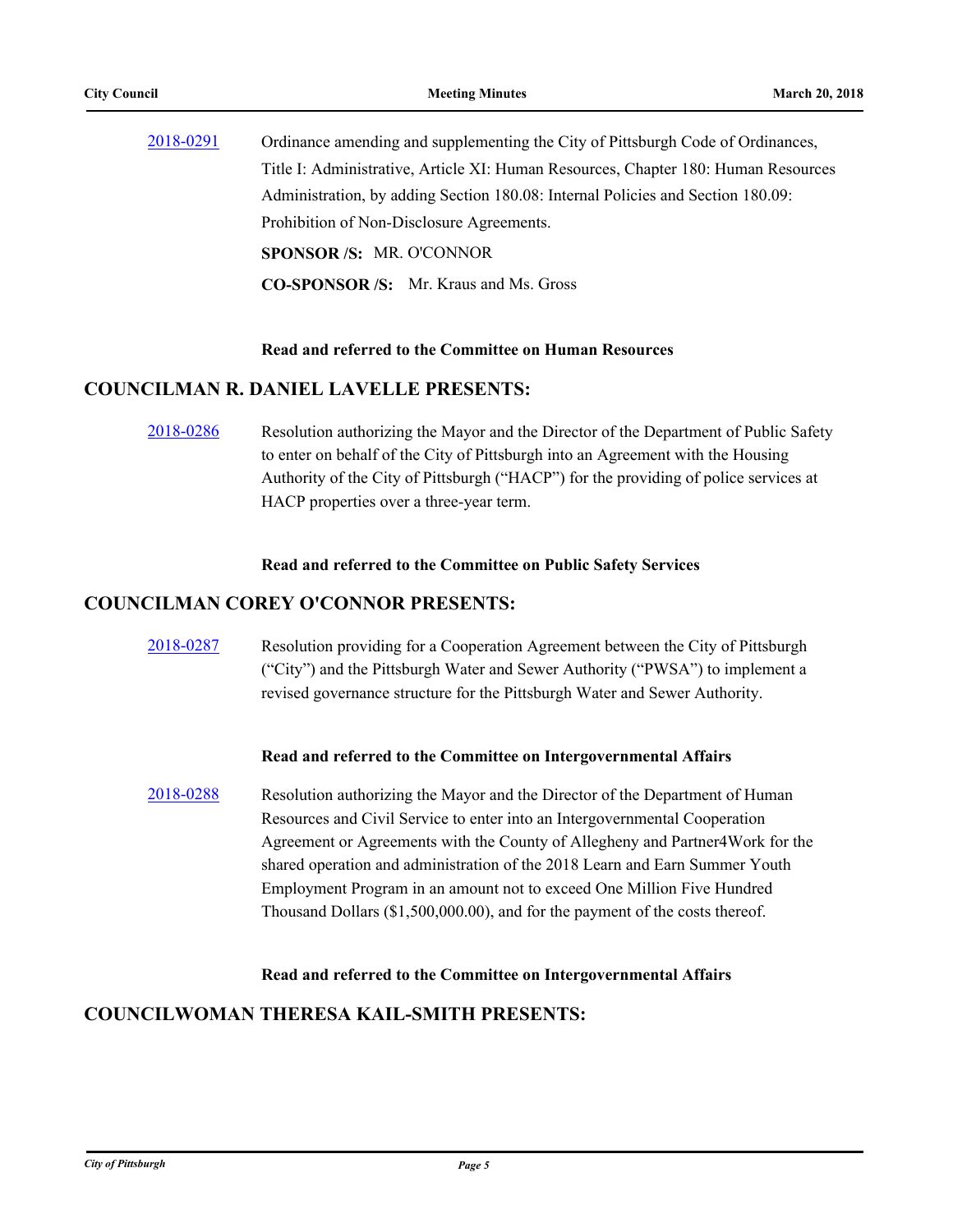| 2018-0289 | Resolution authorizing the Mayor and the Director of the Department of Public Works  |
|-----------|--------------------------------------------------------------------------------------|
|           | and/or the Director of the Department of Mobility and Infrastructure to enter into a |
|           | License Agreement for a period of five years in which the City grants to Allegheny   |
|           | GoatScape a right to utilize grazing goats upon particular City property and/or      |
|           | Right-of-Way in specified locations Citywide.                                        |

#### **Read and referred to the Committee on Public Works**

[2018-0292](http://pittsburgh.legistar.com/gateway.aspx?m=l&id=/matter.aspx?key=22602) Resolution directing the Department of Mobility and Infrastructure to waive the policy of a neighborhood petition requirement for the paving over of brick/block streets in regards to the paving of Bartow Street. **SPONSOR /S:** MRS. KAIL-SMITH

#### **Read and referred to the Committee on Public Works**

#### **UNFINISHED BUSINESS**

| 2018-0225 | Resolution appointing Rev. Liddy Barlow to serve as a member of the Commission on<br>Human Relations for a term to expire April 30, 2020.                          |
|-----------|--------------------------------------------------------------------------------------------------------------------------------------------------------------------|
|           | A motion was made that this matter be Approved. The motion carried.                                                                                                |
| 2018-0229 | Resolution appointing David Price to serve as a member of the Board of Appeals for<br>a term to expire December 31, 2021.                                          |
|           | Councilwoman Harris voted No.                                                                                                                                      |
|           | A motion was made that this matter be Approved. The motion carried.                                                                                                |
| 2018-0230 | Resolution appointing Yoko Tai to serve as a member of the Board of Appeals for a<br>term to expire December 31, 2021.                                             |
|           | A motion was made that this matter be Approved. The motion carried.                                                                                                |
| 2018-0235 | Resolution appointing Harry Johnson II to serve as a member of the Civil Service<br>Commission for a term to expire December 31, 2021.                             |
|           | A motion was made that this matter be Approved. The motion carried.                                                                                                |
| 2018-0238 | Resolution appointing Maelene J. Myers as a member of the Disruptive Properties<br>Appeals Board of the City of Pittsburgh for a term to expire December 31, 2021. |

**A motion was made that this matter be Approved. The motion carried.**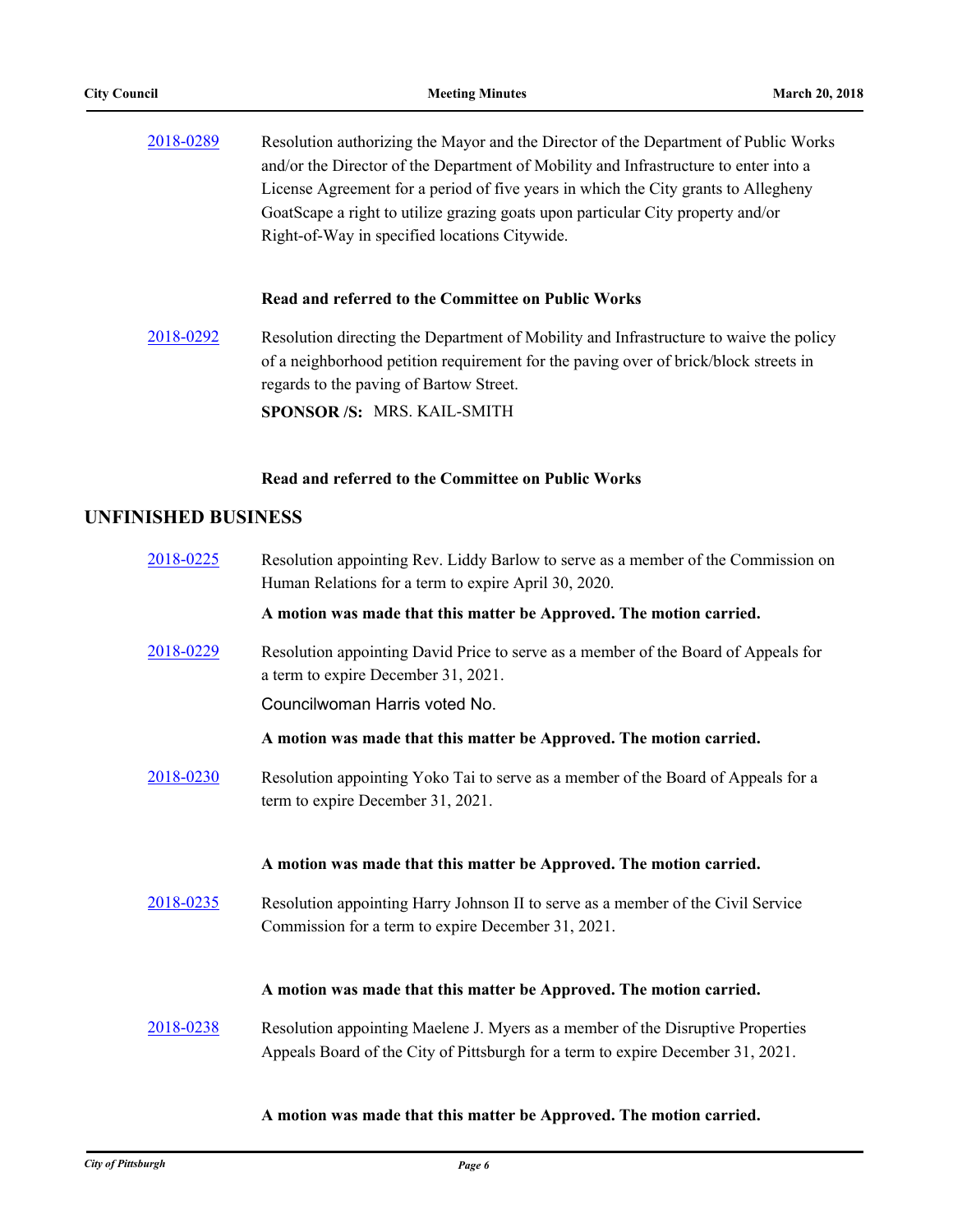| 2018-0261 | Resolution appointing Janet K. Manuel to serve as a member of the Comprehensive |
|-----------|---------------------------------------------------------------------------------|
|           | Municipal Pension Trust Fund for a term to expire December 31, 2021.            |
|           |                                                                                 |
|           |                                                                                 |
|           | A motion was made that this matter be Approved. The motion carried.             |
| 2018-0269 | Resolution appointing Janet Manuel as the Director of the Department of Human   |
|           | Resources and Civil Service of the City of Pittsburgh.                          |

#### **A motion was made that this matter be Approved. The motion carried.**

### **REPORTS OF COMMITTEE - FINAL ACTION**

# **COUNCILMAN REVEREND RICKY V. BURGESS PRESENTS COMMITTEE ON FINANCE AND LAW**

[2018-0273](http://pittsburgh.legistar.com/gateway.aspx?m=l&id=/matter.aspx?key=22583) Report of the Committee on Finance and Law for March 14, 2018 with an Affirmative Recommendation. **A motion was made that this matter be Read, Received and Filed. The motion carried.** [2018-0244](http://pittsburgh.legistar.com/gateway.aspx?m=l&id=/matter.aspx?key=22543) Ordinance amending and supplementing the Pittsburgh Code of Ordinances, Title I: Administrative, Article XI: Human Resources, by adding Chapter 196: Public Accessibility of Conflict of Interest Documentation. **SPONSOR /S:** MR. O'CONNOR **A motion was made that this matter be Passed Finally. The motion carried by the following vote:** Aye: 7 - Rev. Burgess, Mr. Coghill, Ms. Gross, Mrs. Harris, Mr. Kraus, Mr. O'Connor, and Mrs. Kail-Smith **No:** 0 **Abstain:** 0 **Absent:** 1 - Mr. Lavelle

# **COUNCILMAN R. DANIEL LAVELLE PRESENTS COMMITTEE ON PUBLIC SAFETY SERVICES**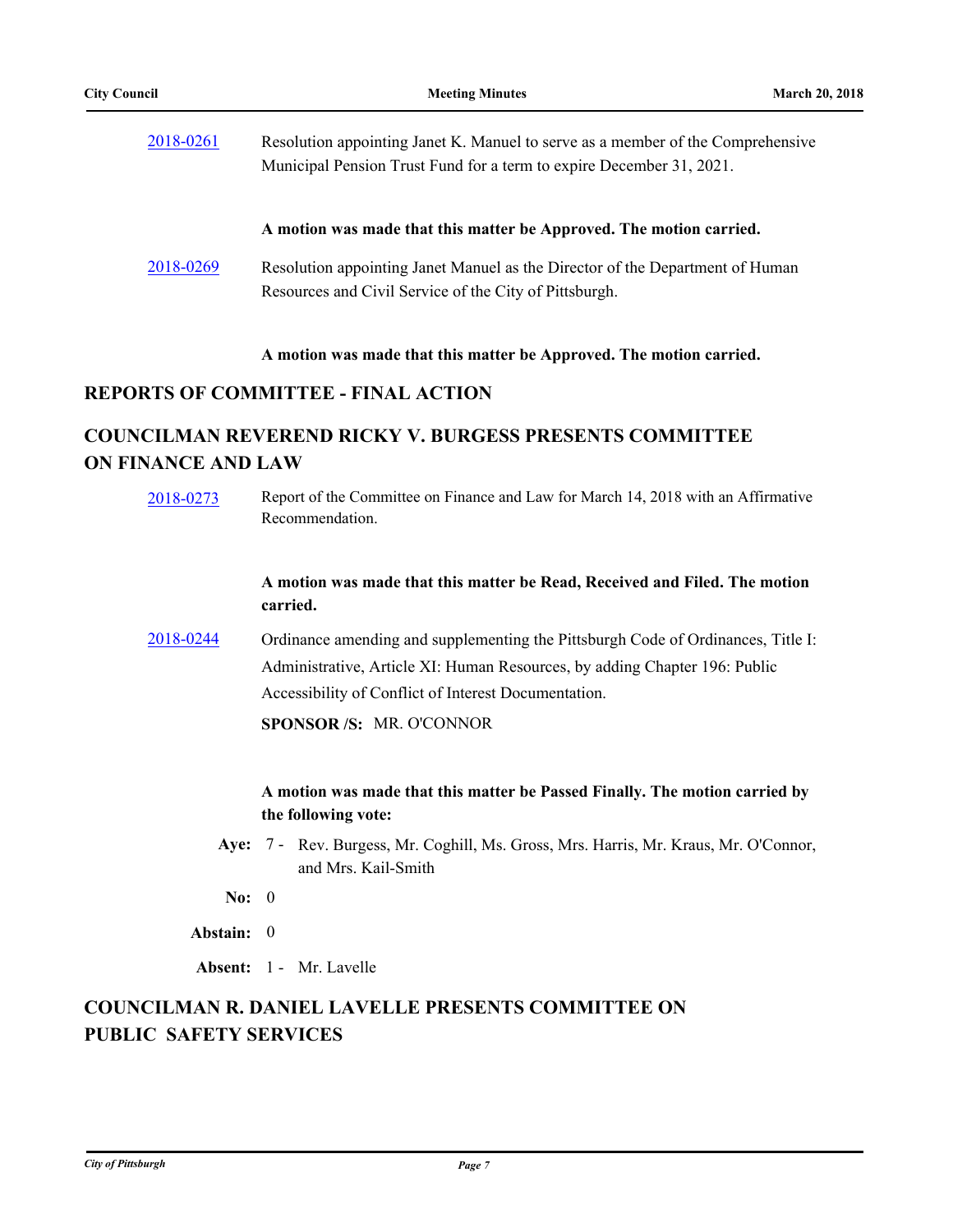[2018-0274](http://pittsburgh.legistar.com/gateway.aspx?m=l&id=/matter.aspx?key=22584) Report of the Committee on Public Safety Services for March 14, 2018 with an Affirmative Recommendation.

#### **A motion was made that this matter be Read, Received and Filed. The motion carried.**

[2018-0218](http://pittsburgh.legistar.com/gateway.aspx?m=l&id=/matter.aspx?key=22517) Resolution authorizing the Mayor and the Director of the Department of Public Safety to enter on behalf of the City of Pittsburgh into a Professional Services Agreement or Agreements with ShotSpotter, Inc. (d/b/a SST, Inc.) for the continuation and expansion of the City's gunshot-detection system at an overall cost not to exceed THREE MILLION THREE HUNDRED EIGHTY-SIX THOUSAND TWO-HUNDRED FIFTY DOLLARS and NO CENTS (\$3,386,250.00) over a three-year term.

#### **A motion was made that this matter be Passed Finally. The motion carried by the following vote:**

- Aye: 7 Rev. Burgess, Mr. Coghill, Ms. Gross, Mrs. Harris, Mr. Kraus, Mr. O'Connor, and Mrs. Kail-Smith
- **No:** 0

**Abstain:** 0

**Absent:** 1 - Mr. Lavelle

# **COUNCILWOMAN DEBORAH L. GROSS PRESENTS COMMITTEE ON LAND USE & ECONOMIC DEVELOPMENT**

[2018-0275](http://pittsburgh.legistar.com/gateway.aspx?m=l&id=/matter.aspx?key=22585) Report of the Committee on Land Use and Economic Development for March 14, 2018 with an Affirmative Recommendation.

### **A motion was made that this matter be Read, Received and Filed. The motion carried.**

[2018-0052](http://pittsburgh.legistar.com/gateway.aspx?m=l&id=/matter.aspx?key=22351) Ordinance amending the Pittsburgh Code, Title Nine, Zoning, Article I, Section 902.03 Zoning Map, by changing from General Industrial (GI) to Urban Industrial (UI), a certain property at 1 28th Street, Block Number 5-F, lot number 46, in the Allegheny County Block and Lot System. A portion of the parcel is currently zoned Urban Industrial (UI). *(Public Hearing held 3-13-18)*

> **A motion was made that this matter be Passed Finally. The motion carried by the following vote:**